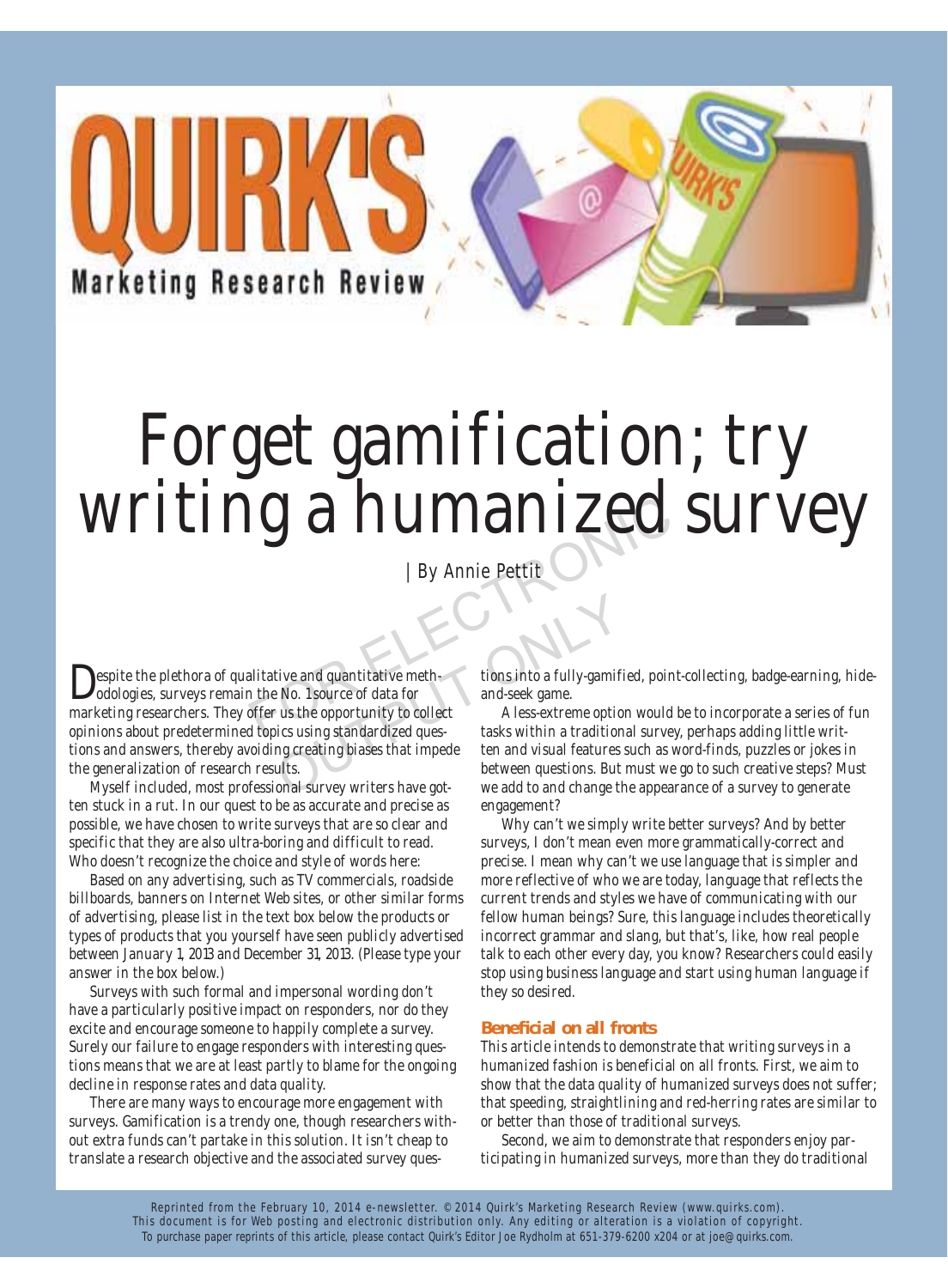surveys, and that this will be evidenced via survey behaviors and overt responder ratings.

Third, and finally, we know that the humanized survey will generate different raw scores than the traditional survey, as does any test/retest of an identical survey with identical responders. We know that results differ when an answer option is added or removed; a word is added or removed or changed; the formatting is altered; or a picture is added or removed or changed. That is not under dispute here. However, we will demonstrate that the action outcomes generated from the humanized survey are the same or similar to those generated by the traditional survey.

# **Method**

Respondents were sourced from the Peanut Labs online research panel, a non-probability incentivized source of prescreened adults who have agreed to participate in online surveys. Test (n  $= 530$ ) and control (n  $= 532$ ) groups were matched on U.S. census-rep demographics (age, gender, ethnicity, Hispanic, region).

The research was conducted with a non-branded survey about computer- and video-gaming opinions and behaviors. The survey was first written using traditional survey wording and style. It was then copied into a second version where about 90 percent of the questions were rewritten in a more casual and humanized style. Some of the revisions were very slight, incorporating only the addition of a few words, whereas other revisions were complete rewrites. Some rewrites ended up in questions or answer options that were much longer or shorter than the original version. Regardless of whether the question and answer at hand was revised, responders in the test group would have been exposed to all of the previous humanized rewrites. Table 1 provides several examples of matching questions from both versions of the survey. For the mass of the start of the measures of the measure of the measure of the measure of the measure of the measure of the measure of the measure of the measure of the measure of the measure of the measure of the measure Fitter ended up in questions more favorable data quantity in the purpose of the purpose of the test group would have the humanized a lower over<br>a the test group would have the humanized survey of shumanized rewrites. Table

## **Results**

# **Data quality**

Survey completes that include poor quality data have no effect on survey results as those identified data points are removed and replaced with good-quality data. However, for every survey complete that fails the data quality requirement, another

Table 1: Matched Questions From the Traditional and Humanized Surveys

| Traditional Survey                                                                                                                                | <b>Humanized Survey</b>                                                                         |
|---------------------------------------------------------------------------------------------------------------------------------------------------|-------------------------------------------------------------------------------------------------|
| Thank you for participating in this survey. Your<br>careful and honest opinions help improve existing<br>products and create brand new products.  | Thanks a bunch for answering this survey! May the<br>survey force be with you.                  |
| Which of the following gaming systems 1) do.<br>you currently own? 2)  have you used in the past<br>3 months? 3)  have you used in the past week? | $55$ ol a was                                                                                   |
| What is your favorite video/computer game?                                                                                                        | If you could only play one video game for the rest<br>of your life, what game would you choose? |
| Have you ever lined up at a store so you could be<br>among the first to purchase a new video/computer<br>qame?                                    | Are you one of those people who lines up at stores<br>to be the first to buy a new game?        |
| How much do you agree or disagree with these<br>statements about gaming?                                                                          | Love 'em or hate 'em, what do you think about<br>video games?                                   |
| What is your opinion about each of the following<br>Tawali naisivalst                                                                             | Awesome or terrible, how do you rate these TV<br>shows?                                         |
| Is there any other information you would like to<br>share with us regarding your opinions and use of<br>video/computer games?                     | Sharing is caring! Is there anything else you'd like<br>to share about gaming?                  |

complete must be purchased at additional cost. The real problem with poor-quality data, therefore, is financial and this is an important problem to factor in.

Five data quality measures were designed to identify data that did not conform to what was expected.

**Straightlining:** Failed if data demonstrated straightlining to a half-positive, half-negative eight-question grid.

**Open-ends:** Failed if less than 10 characters were provided in response to a request for "Three reasons why…"

Speeding: Failed if the survey was completed in the slowest 5 percent of completion times.

**Red herrings:** Failed if two fake computer games were selected. **Acquiescing:** Failed if 14 or more items in a list of 16 were selected



Figure 1 shows that the humanized survey generated slightly more favorable data quality results for the straightlining, openends and speeding measures. Additionally, the humanized survey generated a lower overall failure rate. These results suggest that the humanized survey did not create data quality issues but may have in fact improved data quality.

After the data quality analysis, data from those who failed three or more of the measures were ignored. Anyone generating two or fewer failures was deemed a good-faith responder and their data were retained for the subsequent analyses.

# **Responder engagement**

Surprisingly, the humanized survey generated partial-complete rates that were relatively low but still 68 percent higher than those of the traditional survey (10.9 percent vs. 6.9 percent). Thus, among people who started the survey – and therefore learned the topic and viewed the question styles – more people in the humanized survey ended up not completing the survey. Perhaps not every responder appreciated the style of words and humor used and perhaps some responders felt that the humor meant the survey was not a serious endeavor. Or this was simply a random-chance result.

Open-ended questions are another opportunity for responders to demonstrate survey engagement. The humanized survey averaged slightly longer open-ends than the traditional survey (25.7 vs. 22.9 characters).

Finally, for those responders who did complete the full survey and subsequently also completed the "responder perception of survey" section, the humanized survey fared slightly more positively. It generated more positive scores for fun, recommending and complexity. Responders perceived the length of the two surveys to be the same.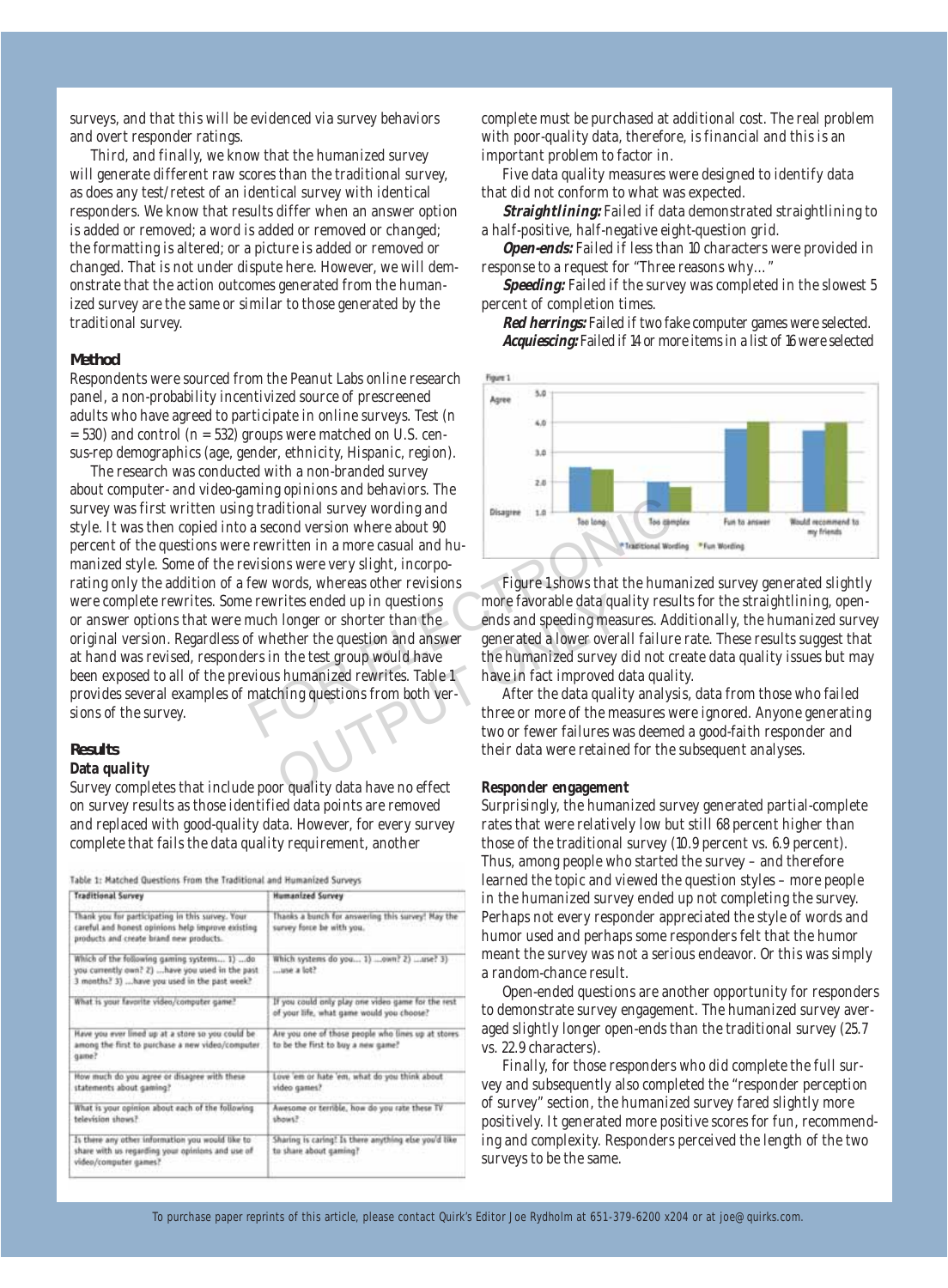| <b>Traditional Survey</b>                                                        | <b>Humanized Survey</b>                                                                                      |
|----------------------------------------------------------------------------------|--------------------------------------------------------------------------------------------------------------|
| It was short and nice:)                                                          | nice short survey not enough points though                                                                   |
| I found this to be an interesting<br>survey. Thank you,                          | I love surveys and quizzes and this one was very<br>interesting, because i like sharing things about myself. |
| the survey should be worth more<br>points considering how long the<br>survey was | very original method of conducting a survey?                                                                 |
| NA                                                                               | This was one of the Best surveys I have done !!!                                                             |
| No                                                                               | loved it., funny and quick                                                                                   |
| Good                                                                             | "May the survey FORCE be with you." Was a nice<br>hilariously awesome thing to see. I laughed a lot. 030     |
| This survey was enjoyable.                                                       | this is an awesome survey. I thoroughly enjoyed myself<br>while taking it.                                   |
| I don't know.                                                                    | good job, sir! If i had a fedora, i'd tip it in your<br>direction.                                           |

Finally, when it came to the sentiment of verbatim comments, the humanized survey easily outperformed the traditional survey. While both surveys generated a similar number of responses, the sentiment of responses towards the humanized survey outright praised the survey designer for providing a unique and enjoyable experience (Table 2).

# **Action outcomes**

As researchers, we know that if the same survey is launched to the same group of people twice on the same day, the results will be different. As such, results from surveys are always shared in combination with other data so that readers can make their own informed judgements about any differences they see. It comes as no surprise, therefore, that the raw results from the traditional and humanized surveys are different. Given that each data set has several hundred datapoints, the laws of statistics demand that a certain percentage of the datapoints be different, simply to account for chance. Traditional question<br>
What is a fair price to pay for a video<br>
if the same survey is launched to<br>
comply one)" [Sole difference in response<br>
on the same day, the results will<br>
from surveys are always shared in<br>
What is a f and readers can make their own [Sole difference in respont<br>ifferences they see. It comes as a sexults for this ques<br>w results from the traditional ference in the actionable<br>ent. Given that each data set there are expected

However, it is not the raw datapoints that necessarily matter but rather the end conclusions and the resulting action outcomes. Regardless of the raw frequencies and scores discovered, for researchers to feel confident in taking liberties with question design, the final conclusions from both surveys must lead to the same or similar action outcomes.

Four questions having actionable outcomes were selected for analysis.

# **Actionable result No. 1: likelihood to purchase** *Traditional question*

Once you've purchased a video/computer game, how likely are you to also purchase other releases from the same series (e.g., Halo 1 and Halo 2)? (Please select only one) Not likely at all, Somewhat likely, Very likely, Extremely likely

## *Humanized question*

Are you likely to buy other releases of a game you've already bought? (e.g., Halo 1 and Halo 2) (Please select only one) Not likely at all, One is good enough for me!, Somewhat likely, Very likely, Extremely likely, I need them all!

There was little to no difference in the actionable outcomes from the two survey versions. The raw scores were expected to be and were different. However, the magnitude of each pair of numbers was very similar and the top- and bottom-ranked



answer options were the same. The only difference was the order of the two mid-ranked answers. The final conclusion drawn from these data, regardless of which survey version used, was that about 17 percent of gamers are very likely or 42 percent of gamers are very or extremely likely to purchase more than one release of a game.

# **Actionable result No. 2: fair prices**

#### *Traditional question*

What is a fair price to pay for a video/computer game? (Please select only one)" [Sole difference in response options] \$0

## *Humanized question*

What is a fair price to pay for a video game? (Please select only one) [Sole difference in response options] \$0 They should be free!

Results for this question also suggest that little to no difference in the actionable outcome would result. Again, though there are expected differences in the raw data, the relative magnitudes were similar, the four most-frequent choices shared the same rank orders and the lowest-ranked choice remained the same. The end decision for both surveys was that a fair price for games is in the range of \$20 to \$29.

# **Actionable result No. 3: advertising approval** *Traditional question*

How much do you approve or disapprove of these kinds of advertising in video/computer games? (Please select one in each row), Somewhat disapprove, Neutral, Somewhat approve, Strongly approve

## *Humanized question*

Love 'em or hate 'em, ads are everywhere. Do you approve or disapprove of these? (Please select one in each row), Somewhat disapprove, Neutral, Somewhat approve, Strongly approve

Again, the two surveys generated very similar action outcomes. Among seven questions about ad locations, six generated raw scores that were within three points of each other. The remaining item differed by seven points. Because five of the items generated top-box scores that were all within confidence intervals of each other (i.e., the race was too close to call), rank orders could be reliably differentiated within or between groups. In other words, both survey versions came to the same conclusion.

## **Actionable Result No. 4: game preference**

*Traditional question*

Which of the following two video/computer games would you prefer

Reprinted from the February 10, 2014 e-newsletter. © 2014 Quirk's Marketing Research Review (www.quirks.com). This document is for Web posting and electronic distribution only. Any editing or alteration is a violation of copyright. To purchase paper reprints of this article, please contact Quirk's Editor Joe Rydholm at 651-379-6200 x204 or at joe@quirks.com.

#### Table 2: Verbatim Comments About the Survey Experience